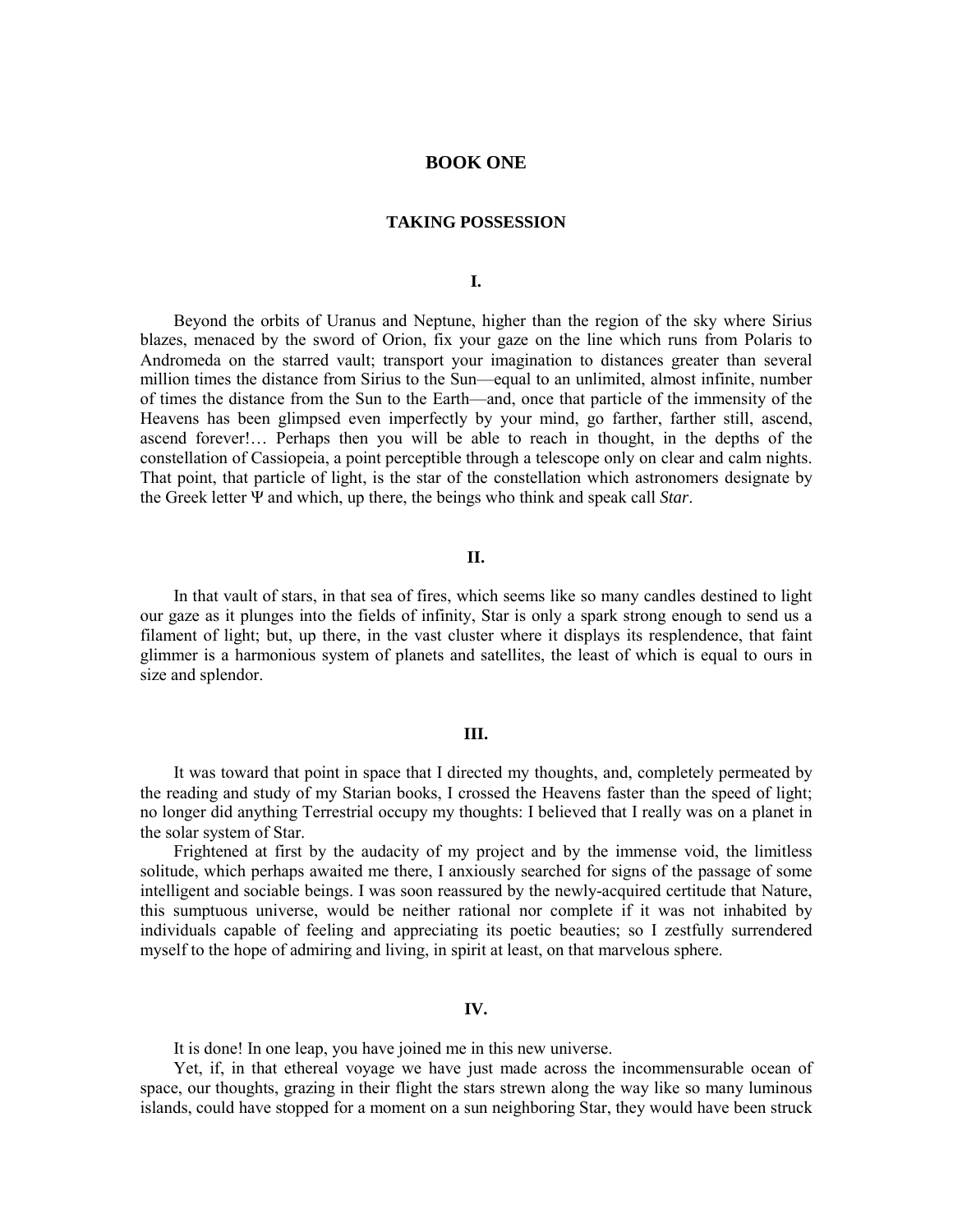by a singular fact. Among the millions of worlds the night shows us, hanging at various degrees in the sky, the planetary system of Star would appear as a graceful pleiad of multicolored suns and worlds and would still have been chosen from afar, for the exploration of those globes would seem to be supremely seductive and compelling.

### **V.**

Now, we have descended onto one sphere in this system of globes; we are on an world warmed by its suns. Their heat is penetrating and inexpressible and their light soft and nuanced. And so, we propose to observe with pleasure, for here day—and even night—have a magnificence unknown to our eyes.

The region where we have set foot is rich and fertile, covered with close, vigorous, and exuberant vegetation. And it is on this dazzling life that we rest our eyes, when they are forced, though with regret, to turn to the sky, where four suns of diverse size and coloration, four bowers of celestial light, enamel the sky and sparkle from different points on the horizon.

### **VI.**

Would that I could borrow the image-filled and sonorous expressions of the Starian language to describe the sky illuminated by its stars just as, in our Terran festivals, flashing jets of fireworks disperse in the air—the difference being that, on Star, each spark is a whole ball of fire!

#### **VII.**

The largest disc, the central pivot, the true sun of the Starian system, is named Ruliel. Its immense sphere, whiter than a trail of lightning, radiates a light so intense and so diffuse that the clouds cannot mask it entirely and its presence on the horizon attenuates the brightness of the other three suns.

At some distance from Ruliel, rises Altéther, with a surface and corona of transparent green. Altéther is the fine green sun which often accompanies Ruliel. It precedes it like a splendid, gentle dawn and, for some time thereafter, still pours its soft rays on the earth when the great star has already drowned its huge disc in the misty limbo of the west.

To the east, rises Urrias, the blazing red sun, the light of which, tampered by the fires of Ruliel, throws out a web of pale rose rays, which redden toward the far horizon. Urrias is the sun closest to the planet called Star and, as we shall see later, is one of its satellites.

Finally, we hasten to admire the last bright star of this magnificent firmament, for Erragror, the sun with a pure blue disc, is already preparing to set and bathes that part of the sky with its soft and melancholy light.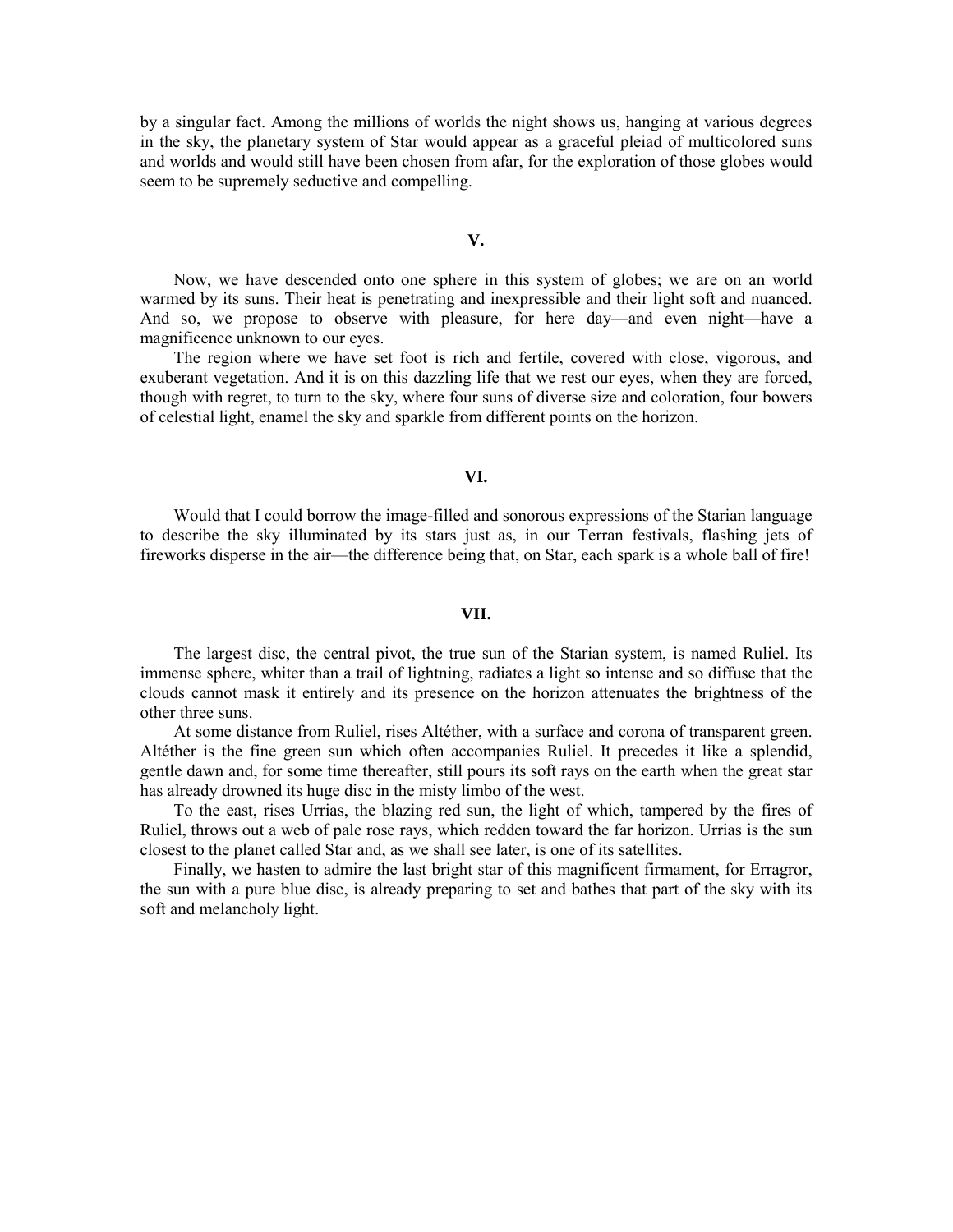

*The Starian system*

## **VIII.**

We now lower our eyes to the earth, which the fires of its stars inundate with thousands of reflections, thousands of nuances of white and colored light. Another spectacle awaits us—a spectacle wonderful and sublime as a whole, but also admirably surprising in its details.

## **IX.**

Vast forests are before us. Some birds hovering in the air first reveal the existence of living beings. Life and motion are already around us; we are no longer alone; but, above all, we want to find thinking beings... A curious eagerness makes us hurry irresistibly in search of humanity. What are the human beings of this world? What form, what bearing, what intelligence will they disclose to us? And our imaginations, traveling with us, have already endowed them with monstrous organs and fantastic powers.

## **X.**

Advancing, we are surprised at the enormous variations presented by the planet's vegetation. Indeed, trees of terrific vigor rise like mountains, like superb peaks; and under their canopies, shading a circumference of more than a thousand feet, delicate plants of a glazed transparency and microscopic tenuousness spread out their filiform roots.

The tallest species of tree, which dominates the distant faces of forests and sinks deep, winding channels in them, is the *syphus*, an immense plant with a thousand boughs incessantly diverging and its highest branches lost in the clouds. There is nothing on this world comparable in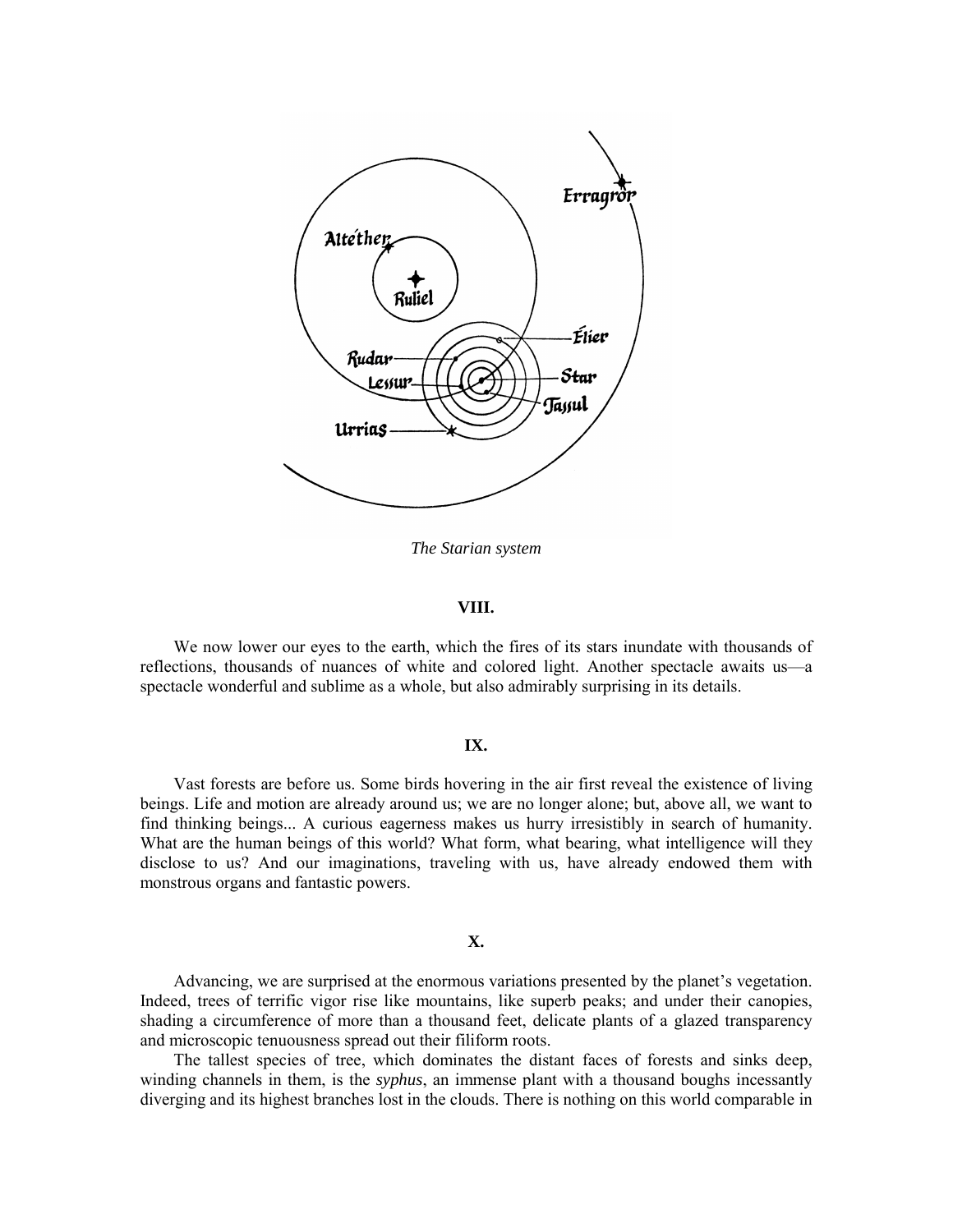size to the *syphus*, except a marine tree called the *tarrios*, which suspends vast forests over the liquid plains of the oceans.

#### **XI.**

The foliage of the *syphus* is of an orange color, softened by the velvet texture of the tips of its leaves; its flowers are clusters of delicate green. A generic uniformity of color is not found on this flourishing soil, either in the foliage of the trees or in the stems of the plants which cover it. Gray, blue, green and orange are the colors which most frequently clothe the leaves of plants; while the large and showy bowers are always in hues, contrasting with the foliage they accompany.

We say *contrasting* irrespective of the daylight that illuminates them, for we must not forget that, after the setting of Ruliel, the colors of the objects in the Starian world change from moment to moment, depending upon the blending or predominance of light radiated by the colored suns on the horizon.

## **XII.**

We cross mysterious woods, where copses of trees, similar to green and yellow madrepores or other corals, raise to a man's height stone boughs covered with lovely blue flowers, as hard and unyielding as plates of ivory. This sort of forest coral seems to be a singular species of monocotyledonous tree, with an epidermis secreting a cuticle of very dense lime, which, drying in the air, envelops the trunk and branches like a sheath and gives the flowers the consistency, gleam and hardness of porcelain.

The wind claying through the branches of these trees produces metallic vibrations in chords following us with an aeolian and vaporous harmony.

#### **XIII.**

Our unforeseen arrival at the edge of a stream causes a strange tumult there. A multitude of shrubby trees with green, glossy leaves, surging up like birds, escape into the air, moving their branches and leaves in the manner of wings, and go to set themselves down on the basks, some distance away.

These bird-plants, named *bramiles*, are singular beings, which, with the structure of a plant, have the sensitivity of an animal and the ability to move by flexing branches jointed at the trunk. *Bramiles* fix themselves along the margins of streams by means of single tuberculate feet equipped with roots or claw-shaped suckers that they sink into the moist earth. Their gathering and the movement of their branches give a melancholy animation to the balks of the rivers where they live.

### **XIV.**

Wishing to orient ourselves on this world unknown to us until now, we have climbed up the side of a high hill. Its summit is a promontory overlooking an immense sea. There, along its shores, are the *tarrios*, spreading out their crowns at water level and forming so many green islands lulled by the waves.

How many ideas of strength, majesty, and life rose up in us at the sight of these colossal trees, which, plunging their roots to the bottom of shallow seas or along its beaches, raise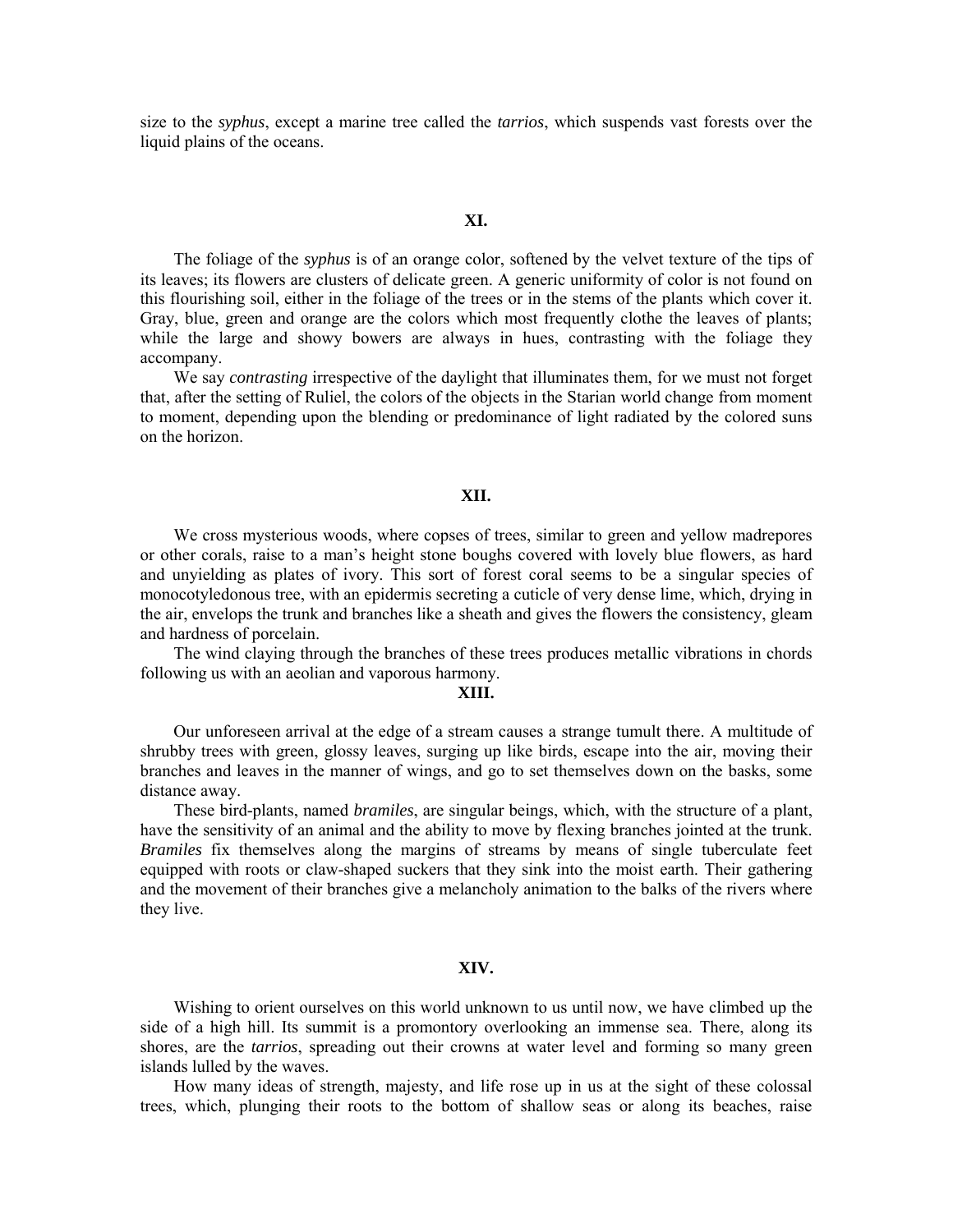powerful limbs above the waves by means of enormous trunks capable of resisting the stress of tides and storms!

### **XV.**

Imperceptibly, the suns have moved. Erragror has disappeared from the horizon, and Ruliel has followed it a short time afterward. Altéther itself shows its enlarged, green disc in the fluffy haze of the west. We have the privilege of seeing one of the incomplete nights of Star: while the multitude of far-away stars, eclipsed by the light of Ruliel, now become visible in the dark-blue sky, the five moons—or satellites—of Star appear, escorted by stars of the first magnitude.

But such nights, which have so many mysterious charms along the water, or in the forests that surround us, bring out splendors in the sky, and our fatigued eyes can no longer watch without resting for a moment.

## **XVI.**

Star is the terrestrial globe, the inhabited and living sphere, the name of which has served us to designate generally the cluster of stars which we have entered.

Star is a planetary mass of ample volume, and its orbit occupies the intermediate position of the system, almost equidistant between Altéther, the green sun, and Erragror, the blue sun. Star, like these two suns, gravitates around Ruliel, immobile at the center of the system.

Around Star, or the earth, move five small globes, of which the farthest and most voluminous is Urrias, one of the four suns streaking across the sky. The other four satellites, destitute of their own light, appear as so many moons upon which to rest the eyes in a firmament full of blinding brilliance.

The first of these moons is named Tassul, the second is called Lessur, the third Rudar, and the fourth Elier. Such are, including the glittering strings of fiery stars, the riches of the night in this marvelous world.

### **XVII.**

Star's twilights have a captivating magic. Despite the presence of Urrias and Altéther on the plane of the horizon, the disc of Tassul, illuminated in totality by the rays of Ruliel, rises clear and silver in the east. Lessur presents a strange phenomenon; half its surface, receiving the white light of Ruliel, is the pale yellow color of Tassul, touched with a nuance of blue, while the other half, reflecting only the rays of Erragror, presents a dim shade of blue. Rudar, on the other hand, lost amidst the red and green fires of Urrias and Altéther over our heads, suspends its crescent gleaming with chameleon colors.

## **XVIII.**

The blue sun is already lost behind the western mountains. The red sun is also inclining toward that quarter, the tomb of all heavenly lights. For this earth, for these places always streaming with light, it is almost night—but a soft, tropical, and shimmering night.

At this moment, a singular star is rising in the blue of the opulent sky. Among the Starians, it is always contemplated with wonder. The people call it Elier. This satellite of Star is a diaphanous globe, solid and compact as an earth of crystal, but transparent as breathable air. Within the compass of the sky, where so many carbuncles shine as in a great casket, Elier is the diamond in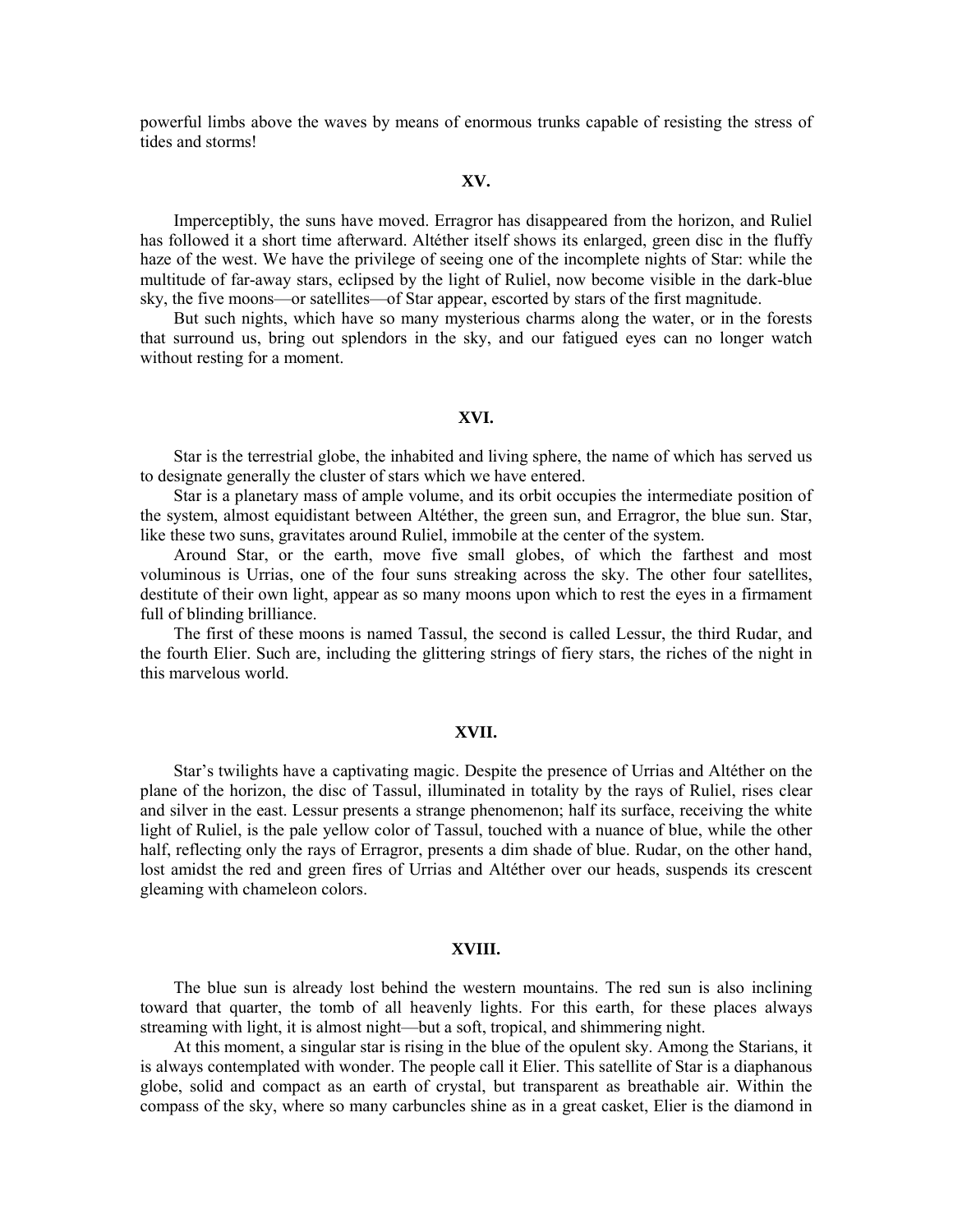which all the fires of suns, moons and stars play, cross each other and are reflected. As it advances, we see it project, in distinct, blazing rays, the colors of the rainbow. All the light of the suns, penetrating it together or one by one, spread out the blazing phantasmagoria of the refractible colors of the solar spectrum, or make warmly colored rings which ripple from the center of the star toward its circumference.

### **XIX.**

What brush could render the different phases of the physiognomy of day or night under the enchanted sky of Star, wrought by the revolution of its suns and the unexpected changes taking place each moment in their respective positions? Who could describe, above all, the phantasmagoria of changing lusters these stars display in the waves of the sea, when they plunge into the water, trembling on its surface, or mirrored in the opal shimmer of its spume?

No, I tell you, nothing is lacking in the harmonious series of light effects which tint this world and its enchanting skies, not even antithesis, not even profound darkness—for, though it is true that dark nights are rare for the Starians, they nevertheless do come occasionally, when some lingering moon, or even some pale sun in its decline, appears alone, veiled by an atmosphere of heavy clouds.

Star, then, also has its shadows.

# **XX.**

Oh, the brilliant and gentle night! A breath of warm wind brings us the roaring of the sea beating on the marble cliffs; then, at intervals, other, more distinct, sounds coming from the neighboring forests throw our souls—already amazed by such a beautiful spectacle—into an abyss of dreamy contemplation.

On the world of Star, melody comes from every side, almost as widespread as the air skimming over the ground and rustling in the grass. Not only has Nature given birth to multitudes of birds, almost all with musical voices, but even mammiferous animals are heard—their passionate cries being songs the traveler hears at a distance with delight.

If there are humans in this harmonious world, they must stop sometimes to listen to the chords produced by a sort of tree-gourd, swinging to and fro in the breeze. The fruit of this forest tree, called the *lartimor*, is suspended on long, flexible stalks, or peduncles, and consists of a nut with a shell of unusual hardness and elasticity. At maturity, the top of the nut turns toward the ground and opens, or, rather, uncovers itself and allows the liquid that fills it to run out. The empty shell remains thus for several years without alteration, and the sounds produced by groups of these shells of various diameters knocking against each other are harmonious notes which the wind makes sigh or roar according to whether it is calm or tempestuous.

Ah, yes, if there are humans on this world, the *lartimors* must have more than once revealed to them the harmonies of Nature.

## **XXI.**

Let us leave our somnolent and contemplative reverie, for Ruliel is rising to chase the penumbra from the sky; the white sun appears, and soon our eyes, aided by its brilliance, have encompassed the final limits of the horizon to the east.